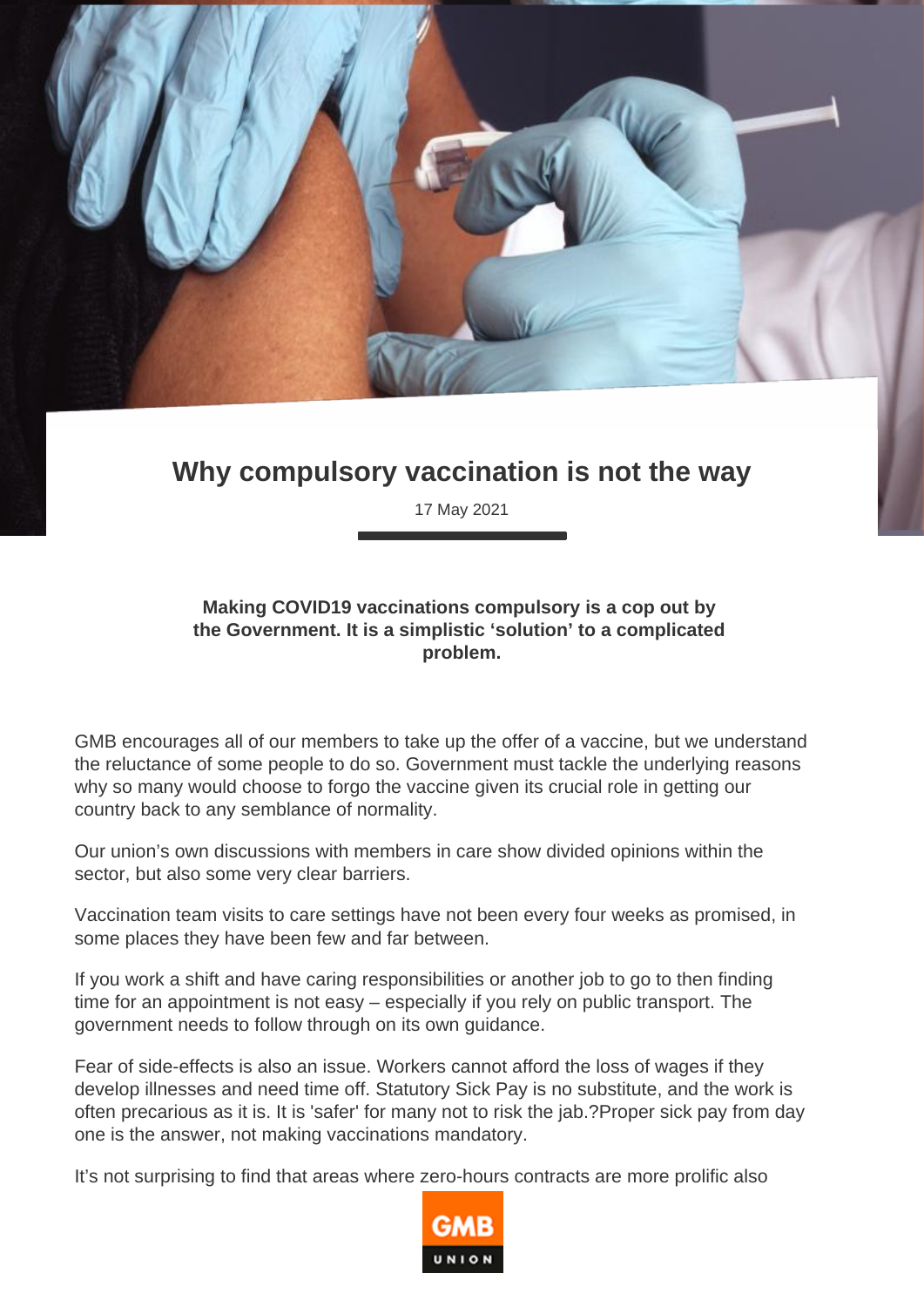have lower vaccination rates. In London, over 40% of jobs in social care are zero-hours.

Where members have health worries, the approach taken by the government and employers has failed to address concerns.

A number of members have told us that they haven't seen a single national public health communication specific to social care; where communications come from the employer there can be an issue of trust; many care workers don't class their employers as 'experts' or without self-interest.

For some the concerns are cultural, and while some work has been done to reach communities where English is not a first language, the campaigns in general have been poor or hard to access.

Then there is the scepticism of the state. Windrush, Grenfell, stop and search, policing – if people mistrust the state, then the state seeking to impose its will in this way will be counterproductive, alienating and risk disproportionate impacts on Black, Asian and Minority Ethnic communities.

There are a number of concerns we have as a union.

Firstly, is this the thin end of the wedge? If vaccines are mandated in care, then employers in a whole range of other sectors will likely demand the same (security and utilities being obvious examples). There are fundamental human rights issues that this raises that will not disappear when care workers have been vaccinated – we are talking about the state legally requiring individuals to have what is essentially a medical procedure.

Secondly, there is a danger that vaccination status becomes a substitute for managing Covid risk.

We know that for some workers, the vaccine will not be fully effective (hence the 70-90% efficacy), so protection cannot be guaranteed. That means that Covid transmission is a live hazard at all times.?

And there are many 'known unknowns' with new strains, including the Indian and South African Covid variants.?We know there is debate about another peak in Winter, despite expectations that the population will be vaccinated, which bears out this point.

Employers must therefore ensure that all measures are in place and maintained - especially ventilation, social distancing and PPE. If these mitigations are in place, and care residents are